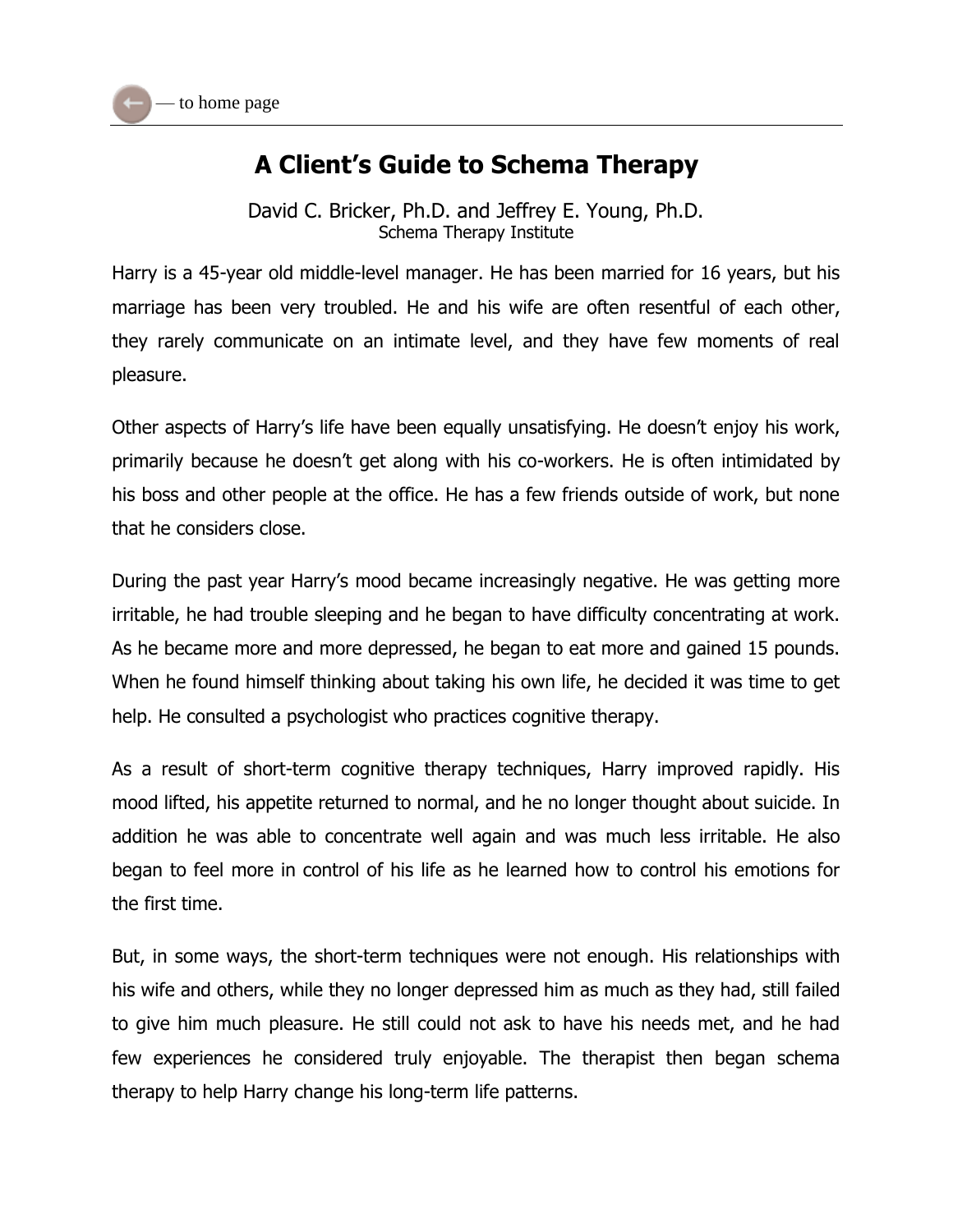

This guide will present the schema therapy approach, developed by Dr. Jeffrey Young to expand cognitive therapy for clients with more difficult long-term problems. Schema therapy can help people change long-term patterns, including the ways in which they interact with other people. This overview of schema therapy consists of six parts:

- 1) A brief explanation of short-term cognitive therapy;
- 2) An explanation of what a schema is and examples of schemas;
- 3) An explanation of the processes by which schemas function;
- 4) An explanation of modes and how they function within schema therapy;
- 5) Several case examples; and
- 6) A brief description of the therapeutic process.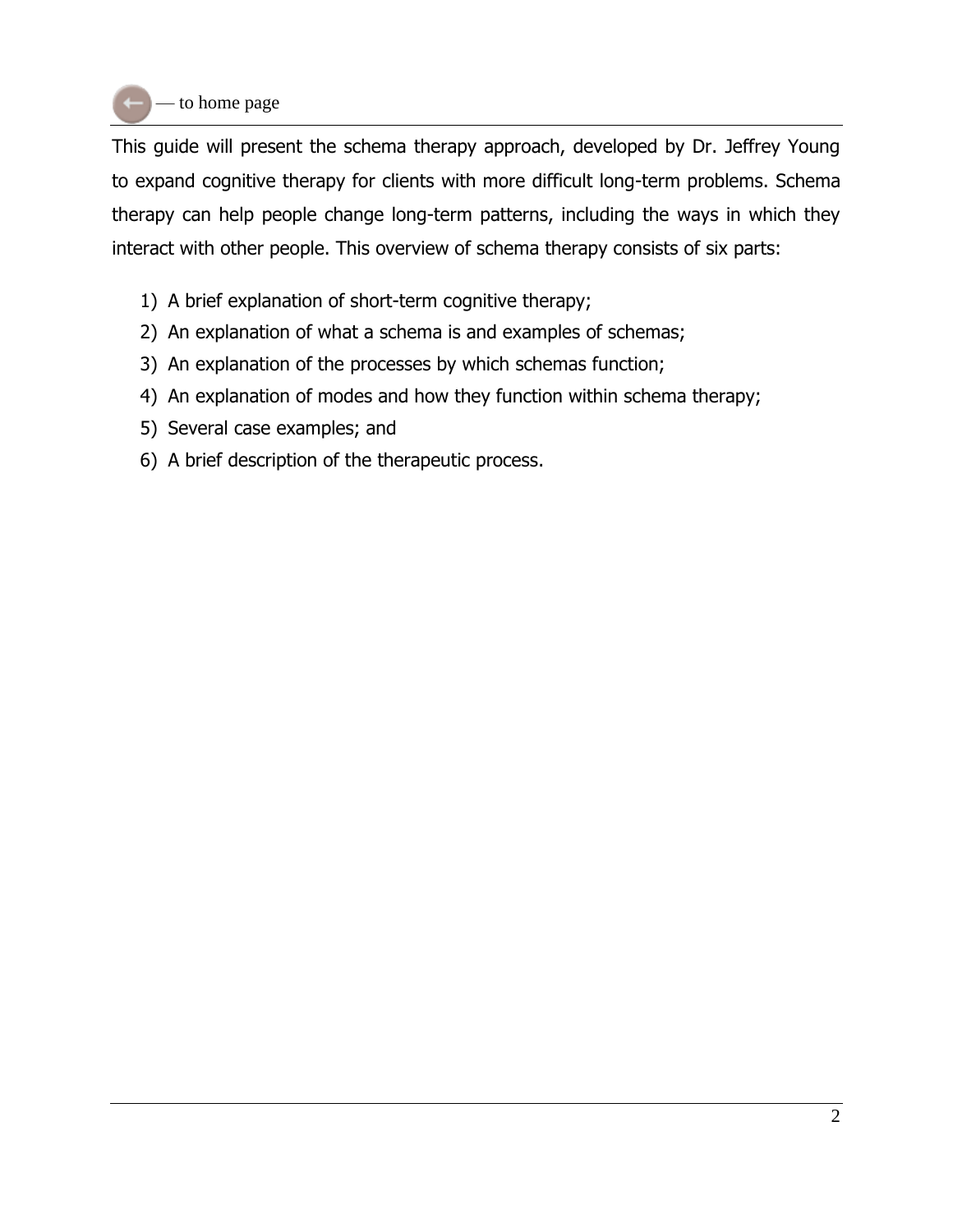

## **Short-Term Cognitive Therapy**

Cognitive therapy is a system of psychotherapy developed by Aaron Beck and his colleagues to help people overcome emotional problems. This system emphasizes changing the ways in which people think in order to improve their moods, such as depression, anxiety and anger.

Emotional disturbance is influenced by the cognitive distortions that people make in dealing with their life experiences. These distortions take the form of negative interpretations and predictions of everyday events. For instance, a male college student preparing for a test might make himself feel discouraged by thinking: "This material is impossible" (Negative Interpretation) and "I'll never pass this test" (Negative Prediction).

The therapy consists of helping clients to restructure their thinking. An important step in this process is examining the evidence concerning the maladaptive thoughts. In the example above, the therapist would help the student to look at his past experiences and determine if the material was in fact impossible to learn, and if he knew for sure that he couldn't pass the test. In all probability, the student would decide that these two thoughts lacked validity.

More accurate alternative thoughts are then substituted. For instance, the student might be encouraged to think: "This material is difficult, but not impossible. I've learned difficult material before" and "I've never failed a test before, so long as I've done enough preparation." These thoughts would probably lead him to feel better and cope better.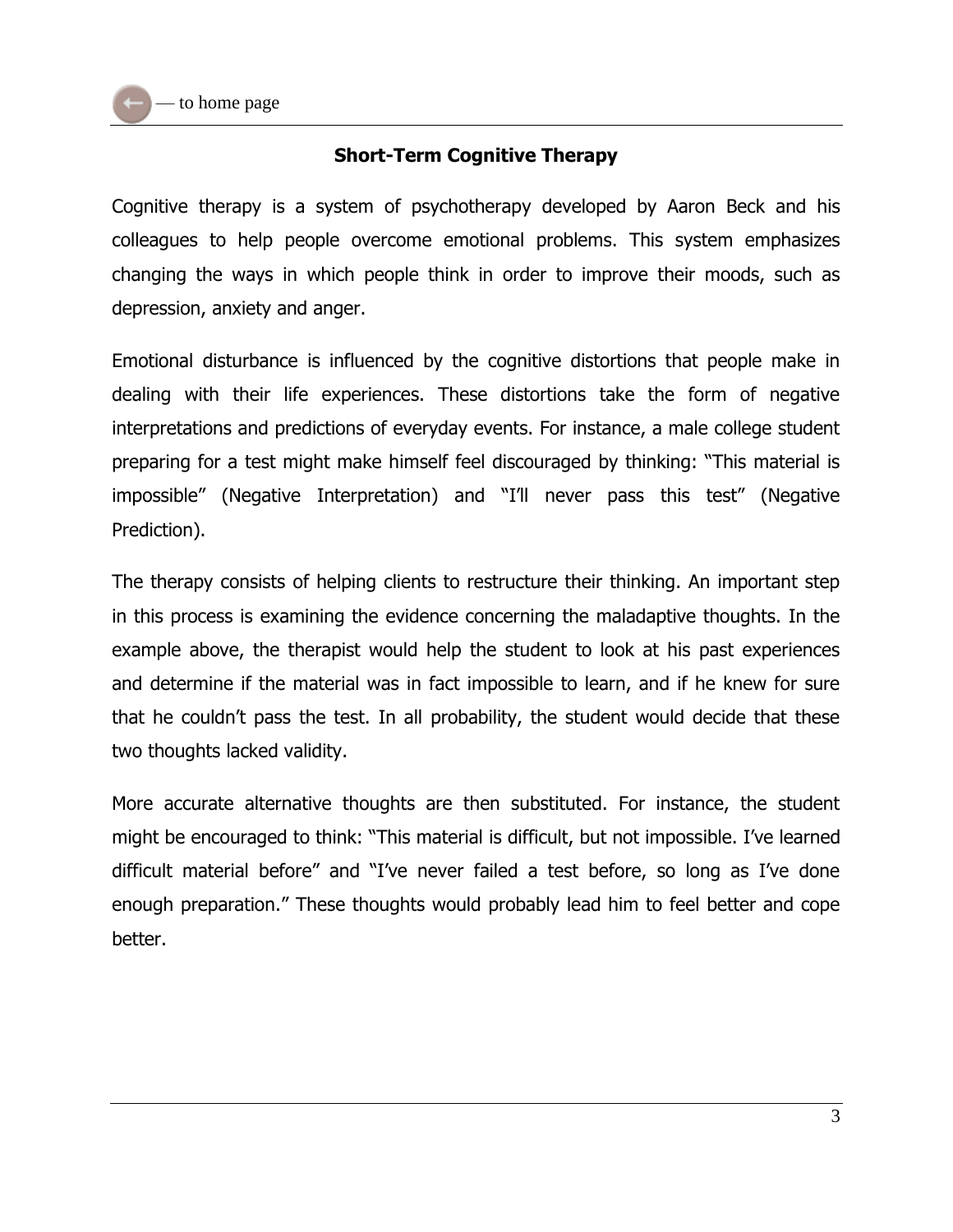

Often short-term cognitive therapy is enough to help people overcome emotional problems, especially depression and anxiety. Recent research has shown this to be so. However, sometimes this approach is not enough. Some clients in short-term cognitive therapy find that they don't get all the benefits they want. This has led us, as well as various other researchers, to look at deeper and more permanent cognitive structures as a means to understand and treat problem moods and behaviors. Schema therapy was created as a result of these efforts.

#### **Schemas — What They Are**

A schema is an extremely stable, enduring negative pattern that develops during childhood or adolescence and is elaborated throughout an individual's life. We view the world through our schemas.

Schemas are important beliefs and feelings about oneself and the environment which the individual accepts without question. They are self-perpetuating, and are very resistant to change. For instance, children who develop a schema that they are incompetent rarely challenge this belief, even as adults. The schema usually does not go away without therapy. Overwhelming success in people's lives is often still not enough to change the schema. The schema fights for its own survival, and, usually, quite successfully.

It's also important to mention the importance of needs in schema formation and perpetuation. Schemas are formed when needs are not met during childhood and then the schema prevents similar needs from being fulfilled in adulthood. For instance a child whose need for secure attachments is not fulfilled by his parents may go for many years in later life without secure relationships.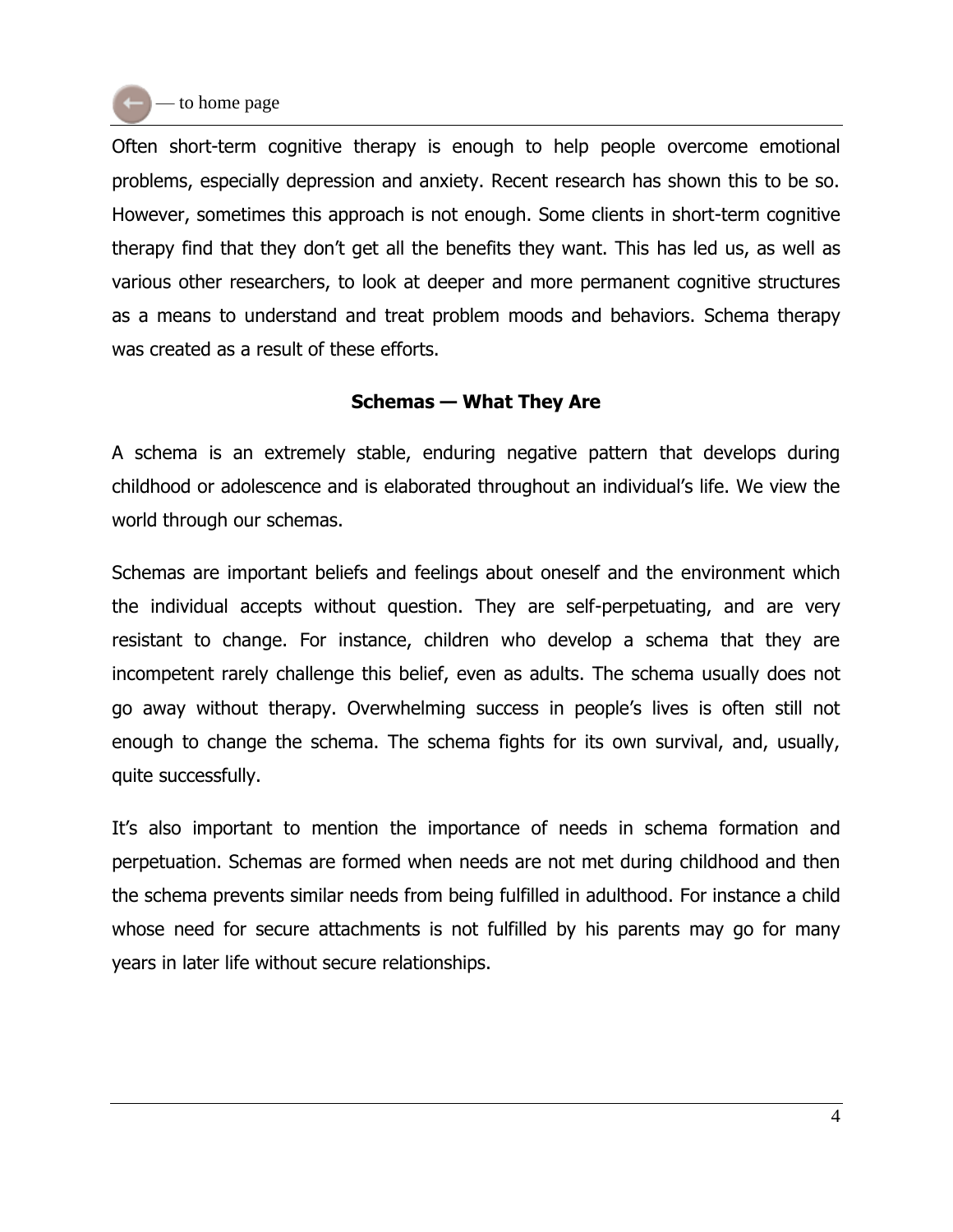

Even though schemas persist once they are formed, they are not always in our awareness. Usually they operate in subtle ways, out of our awareness. However, when a schema erupts or is triggered by events, our thoughts and feelings are dominated by these schemas. It is at these moments that people tend to experience extreme negative emotions and have dysfunctional thoughts.

In our work with many patients, we have found eighteen specific schemas. Most clients have at least two or three of these schemas, and often more. A brief description of each of these schemas is provided below.

#### <span id="page-4-2"></span>**Emotional Deprivation**

This schema refers to the belief that one's primary emotional needs will never be met by others. These needs can be described in three categories: Nurturance—needs for affection, closeness and love; Empathy—needs to be listened to and understood; Protection—needs for advice, guidance and direction. Generally parents are cold or removed and don't adequately care for the child in ways that would adequately meet the above needs.

#### <span id="page-4-1"></span>**Abandonment/Instability**

<span id="page-4-0"></span>This schema refers to the expectation that one will soon lose anyone with whom an emotional attachment is formed. The person believes that, one way or another, close relationships will end imminently. As children, these clients may have experienced the divorce or death of parents. This schema can also arise when parents have been inconsistent in attending to the child's needs; for instance, there may have been frequent occasions on which the child was left alone or unattended to for extended periods.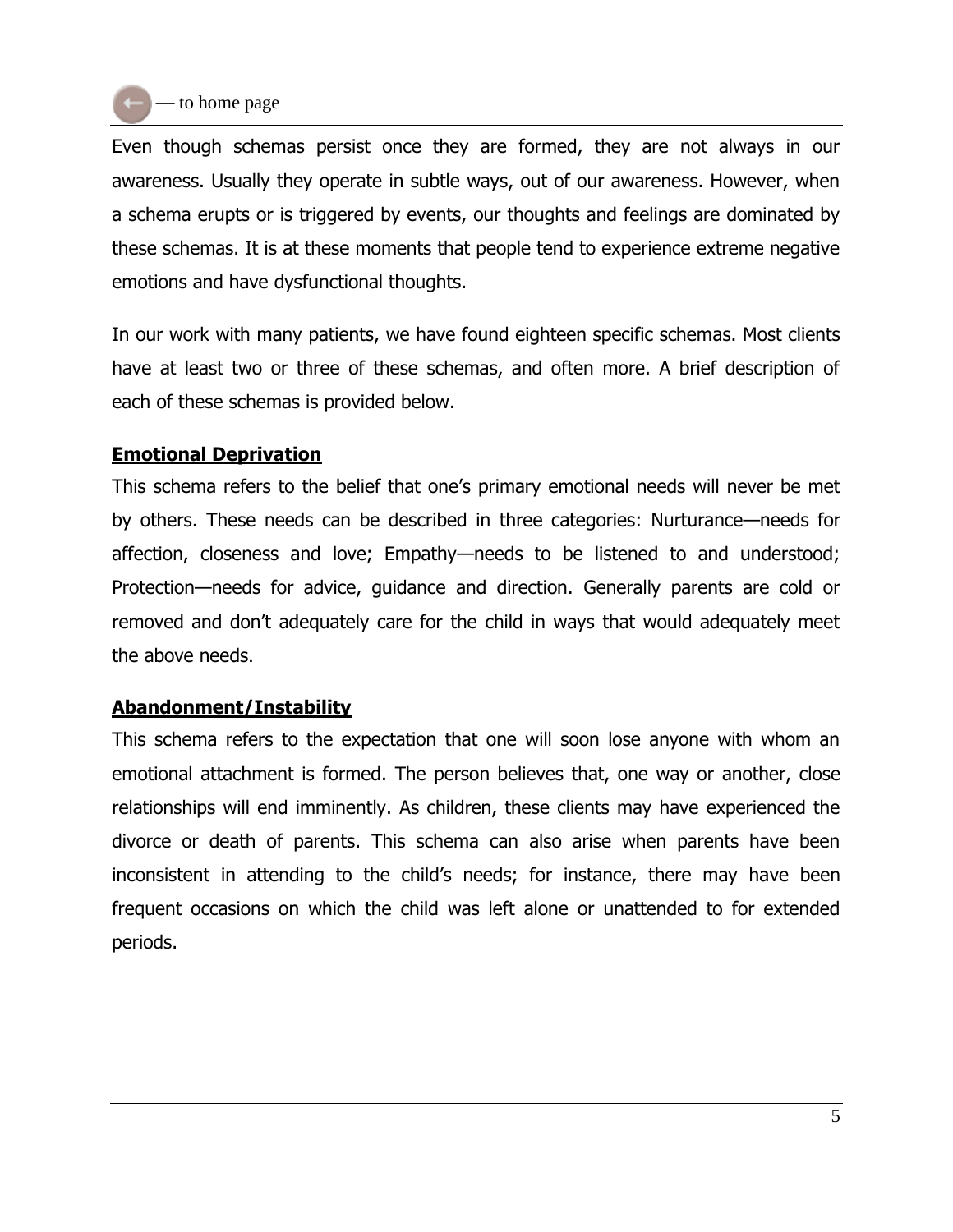

## **Mistrust/Abuse**

This schema refers to the expectation that others will intentionally take advantage in some way. People with this schema expect others to hurt, cheat, or put them down. They often think in terms of attacking first or getting revenge afterwards. In childhood, these clients were often abused or treated unfairly by parents, siblings, or peers.

#### <span id="page-5-3"></span>**Social Isolation/Alienation**

This schema refers to the belief that one is isolated from the world, different from other people, and/or not part of any community. This belief is usually caused by early experiences in which children see that either they, or their families, are different from other people.

## <span id="page-5-1"></span>**Defectiveness/Shame**

This schema refers to the belief that one is internally flawed, and that, if others get close, they will realize this and withdraw from the relationship. This feeling of being flawed and inadequate often leads to a strong sense of shame. Generally parents were very critical of their children and made them feel as if they were not worthy of being loved.

#### <span id="page-5-0"></span>**Failure**

<span id="page-5-2"></span>This schema refers to the belief that one is incapable of performing as well as one's peers in areas such as career, school or sports. These clients may feel stupid, inept or untalented. People with this schema often do not try to achieve because they believe that they will fail. This schema may develop if children are put down and treated as if they are a failure in school and other spheres of accomplishment. Usually the parents did not give enough support, discipline, and encouragement for the child to persist and succeed in areas of achievement, such as schoolwork or sport.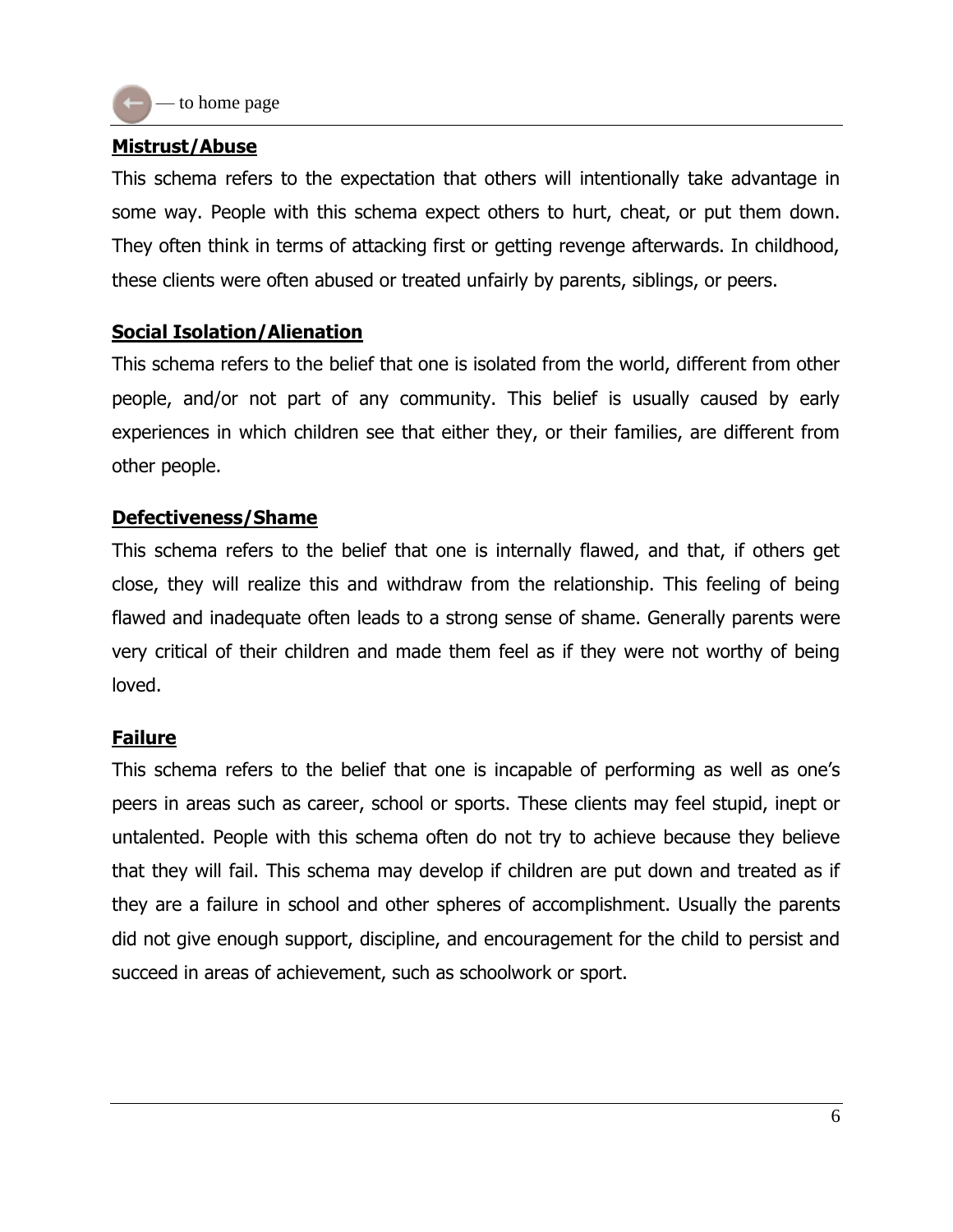

to home page

#### **Dependence/Incompetence**

This schema refers to the belief that one is not capable of handling day-to-day responsibilities competently and independently. People with this schema often rely on others excessively for help in areas such as decision-making and initiating new tasks. Generally, parents did not encourage these children to act independently and develop confidence in their ability to take care of themselves.

## **Vulnerability to Harm and Illness**

This schema refers to the belief that one is always on the verge of experiencing a major catastrophe (financial, natural, medical, criminal, etc.). It may lead to taking excessive precautions to protect oneself. Usually there was an extremely fearful parent who passed on the idea that the world is a dangerous place.

#### **Enmeshment/Undeveloped Self**

This schema refers to a pattern in which you experience too much emotional involvement with others – usually parents or romantic partners. It may also include the sense that one has too little individual identity or inner direction, causing a feeling of emptiness or of floundering. This schema is often brought on by parents who are so controlling, abusive, or so overprotective that the child is discouraged from developing a separate sense of self.

#### <span id="page-6-0"></span>**Subjugation**

<span id="page-6-1"></span>This schema refers to the belief that one must submit to the control of others in order to avoid negative consequences. Often these clients fear that, unless they submit, others will get angry or reject them. Clients who subjugate ignore their own desires and feelings. In childhood there was generally a very controlling parent.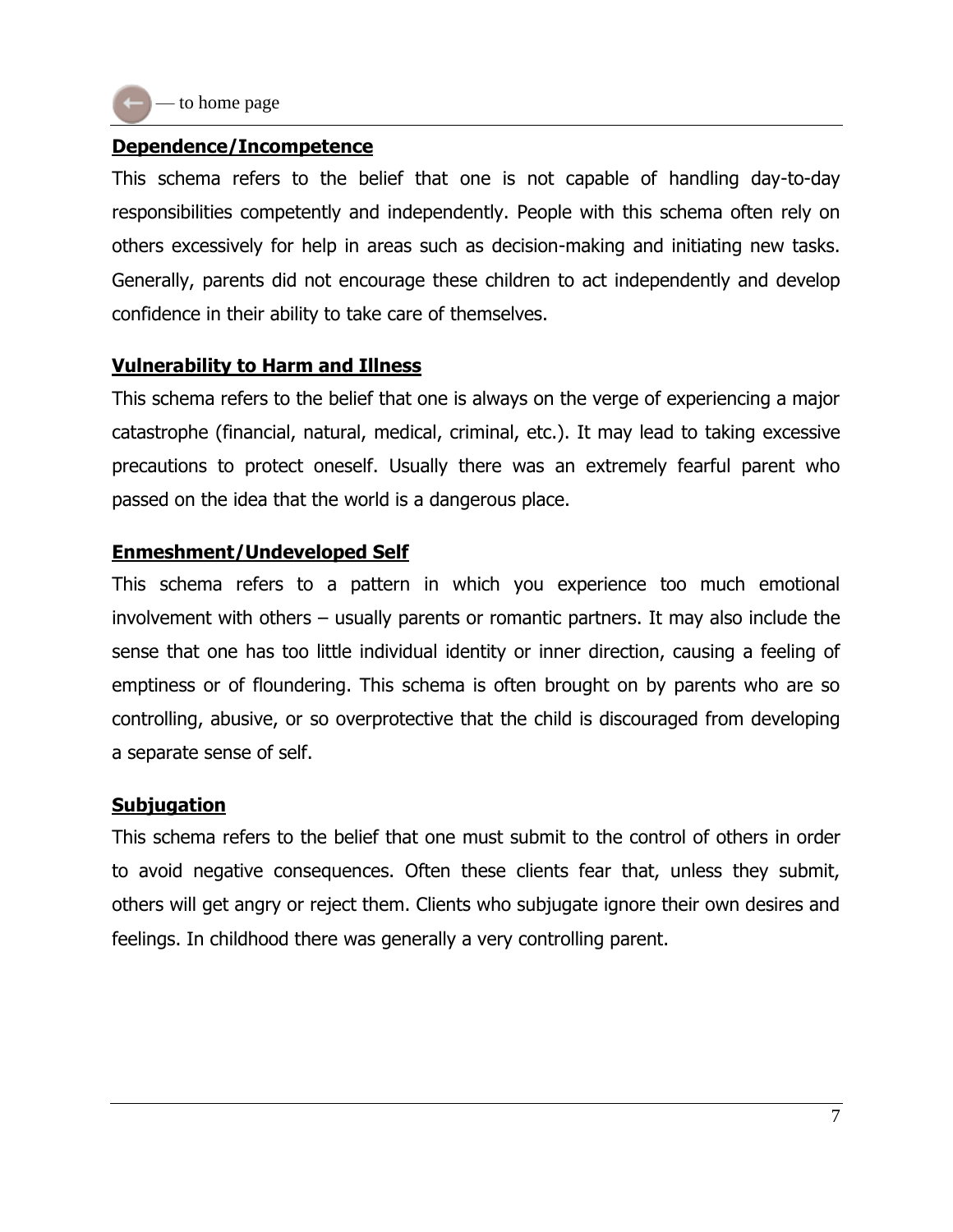

## **Self-Sacrifice**

This schema refers to the excessive sacrifice of one's own needs in order to help others. When these clients pay attention to their own needs, they often feel guilty. To avoid this guilt, they put others' needs ahead of their own. Often clients who self-sacrifice gain a feeling of increased self-esteem or a sense of meaning from helping others. In childhood the person may have been made to feel overly responsible for the well being of one or both parents.

## **Emotional Inhibition**

This schema refers to the belief that you must suppress spontaneous emotions and impulses, especially anger, because any expression of feelings would harm others or lead to loss of self-esteem, embarrassment, retaliation or abandonment. You may lack spontaneity, or be viewed as uptight. This schema is often brought on by parents who discourage the expression of feelings.

## **Unrelenting Standards/Hypercriticalness**

This schema refers to the belief that whatever you do is not good enough, that you must always strive harder. The motivation for this belief is the desire to meet extremely high internal demands for competence, usually to avoid internal criticism. People with this schema show impairments in important life areas, such as health, pleasure or selfesteem. Usually these clients' parents were never satisfied and gave their children love that was conditional on outstanding achievement.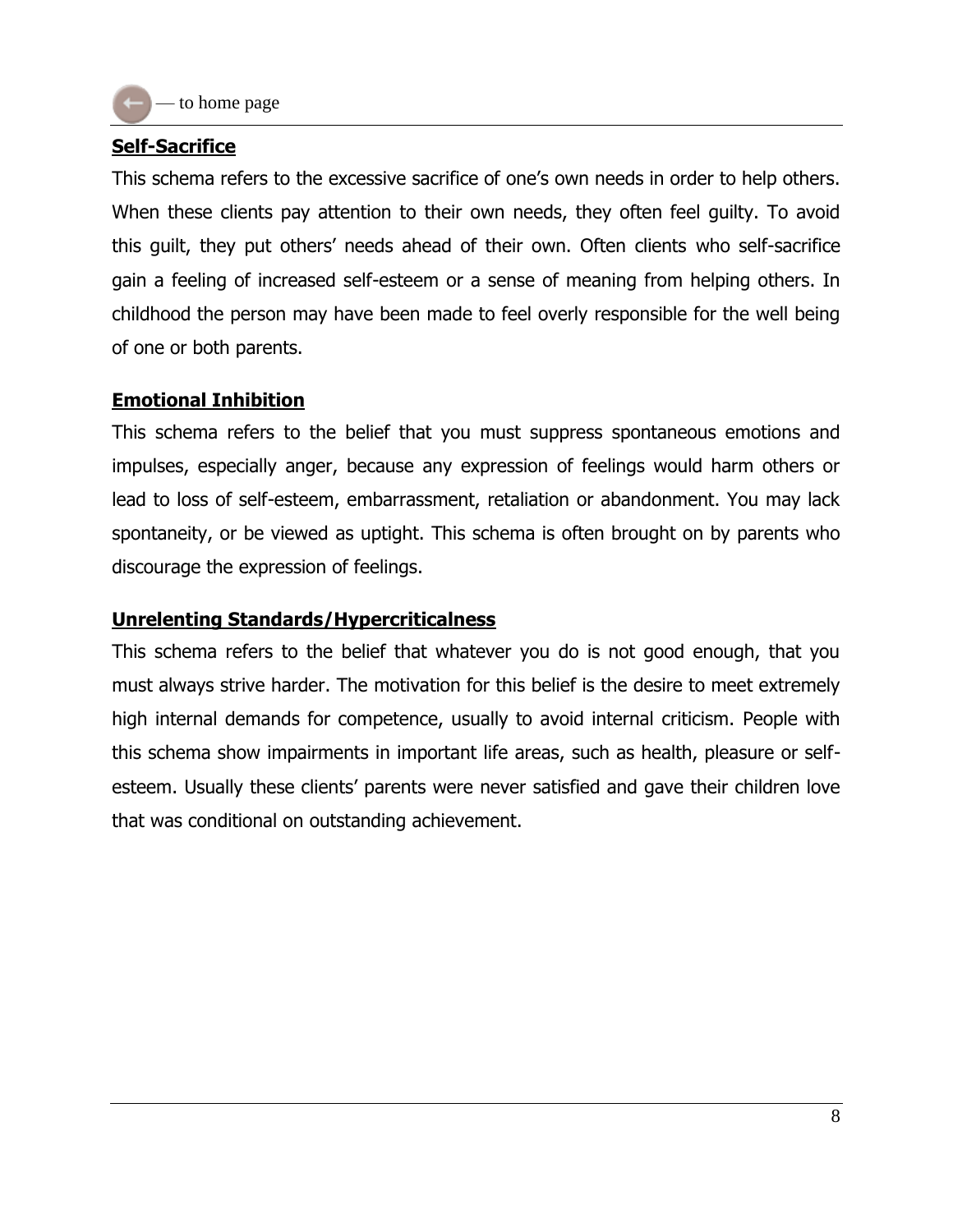

to home page

## **Entitlement/Grandiosity**

This schema refers to the belief that you should be able to do, say, or have whatever you want immediately regardless of whether that hurts others or seems reasonable to them. You are not interested in what other people need, nor are you aware of the longterm costs to you of alienating others. Parents who overindulge their children and who do not set limits about what is socially appropriate may foster the development of this schema. Alternatively, some children develop this schema to compensate for feelings of emotional deprivation or defectiveness.

## **Insufficient Self-Control/Self-Discipline**

This schema refers to the inability to tolerate any frustration in reaching one's goals, as well as an inability to restrain expression of one's impulses or feelings. When lack of self-control is extreme, criminal or addictive behavior rule your life. Parents who did not model self-control, or who did not adequately discipline their children, may predispose them to have this schema as adults.

# **Approval-Seeking/Recognition-Seeking**

This schema refers to the placing of too much emphasis on gaining the approval and recognition of others at the expense of one's genuine needs and sense of self. It can also include excessive emphasis on status and appearance as a means of gaining recognition and approval. Clients with this schema are generally extremely sensitive to rejections by others and try hard to fit in. Usually they did not have their needs for unconditional love and acceptance met by their parents in their early years.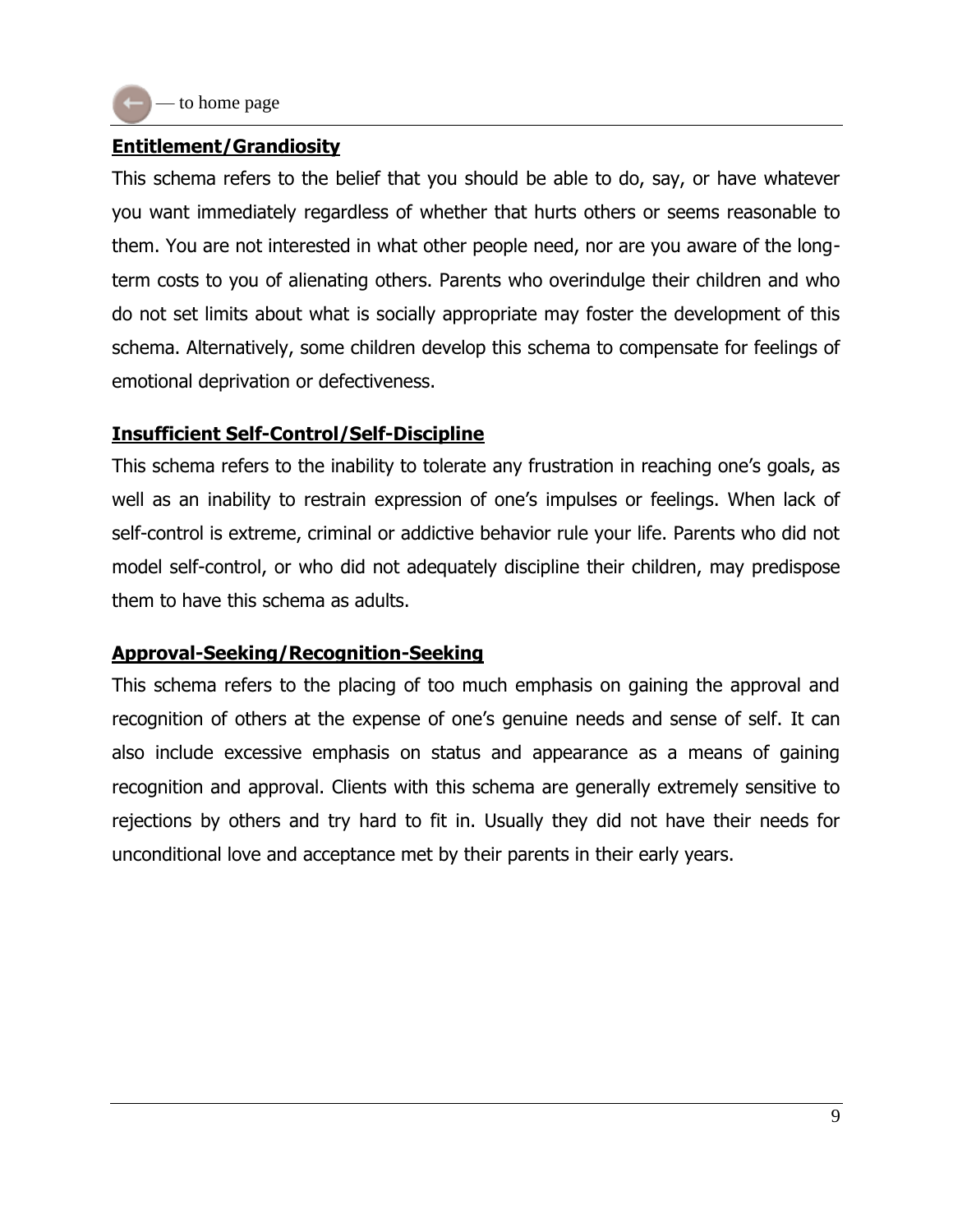

to home page

## **Negativity/Pessimism**

This schema refers to a pervasive pattern of focusing on the negative aspects of life while minimizing the positive aspects. Clients with this schema are unable to enjoy things that are going well in their lives because they are so concerned with negative details or potential future problems. They worry about possible failures no matter how well things are going for them. Usually these clients had a parent who worried excessively.

#### **Punitiveness**

This schema refers to the belief that people deserve to be harshly punished for making mistakes. People with this schema are critical and unforgiving of both themselves and others. They tend to be angry about imperfect behaviors much of the time. In childhood these clients usually had at least one parent who put too much emphasis on performance and had a punitive style of controlling behavior.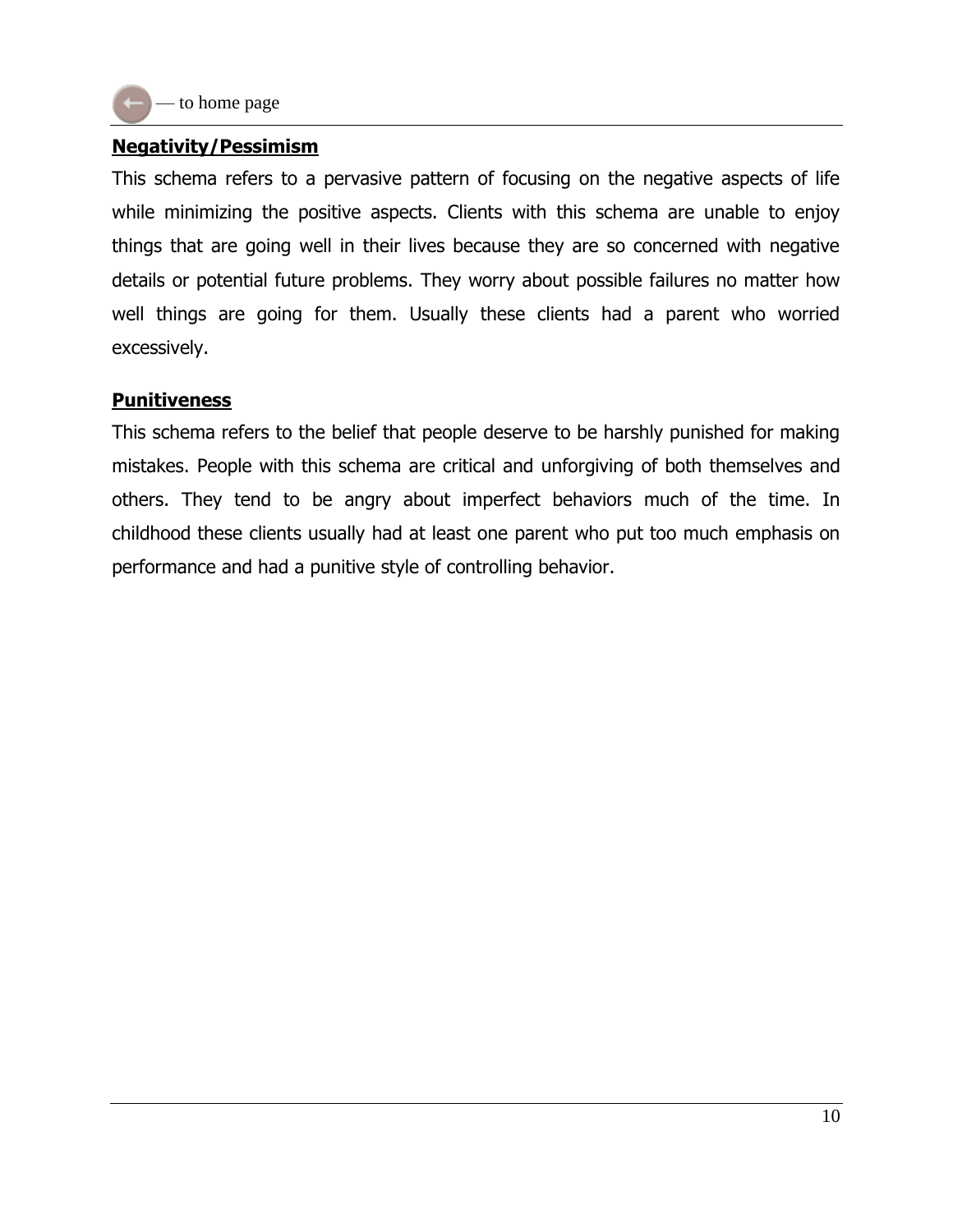

## **How Schemas Work**

There are two primary schema operations: Schema healing and schema perpetuation. All thoughts, behaviors and feelings may be seen as being part of one of these operations. Either they perpetuate the schema or they heal the schema. In a later section on the therapy process we will explain more about schema healing.

Schema perpetuation refers to the routine processes by which schemas function and perpetuate themselves. This is accomplished by cognitive distortions, self-defeating behavior patterns and schema coping styles.

Earlier we mentioned that cognitive distortions are a central part of cognitive therapy. These distortions consist of negative interpretations and predictions of life events. The schema will highlight or exaggerate information that confirms the schema and will minimize or deny information that contradicts it. Likewise, unhealthy behavior patterns will perpetuate the schema's existence. Someone who was abused in childhood and developed a **[Mistrust/Abuse](#page-4-0)** schema may seek out abusive relationships in adulthood and remain in them, providing a constant stream of evidence for the schema.

In order to understand how schemas work, there are three schema coping styles that must be defined. These styles are schema surrender, schema avoidance, and schema overcompensation. It is through these three styles that schemas exert their influence on our behavior and work to insure their own survival.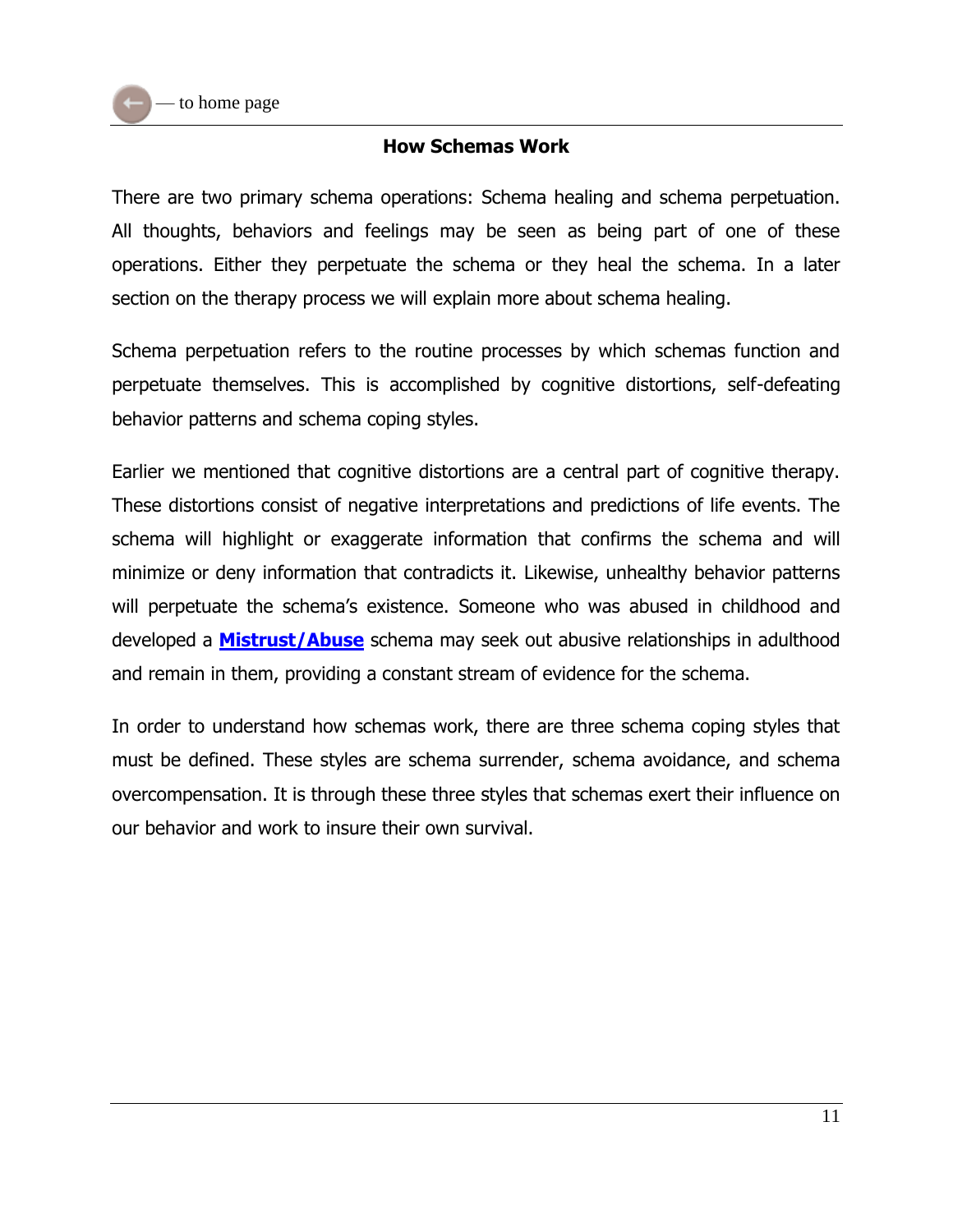

**Schema surrender** refers to ways in which people passively give in to the schema. They accept the schema as truth and then act in ways that confirm the schema. For instance, a young man with an **[Abandonment/Instability](#page-4-1)** schema might choose partners who are unable to commit to long-term relationships. He might then react to even minor signs indications of abandonment, such as spending short times without his partner, in an exaggerated way and feel excessive negative emotion. Despite the emotional pain of the situation, he might also passively remain in the relationship because he sees no other possible way to connect with women.

**Schema avoidance** refers to the ways in which people avoid activating schemas. As mentioned earlier, when schemas are activated, this causes extreme negative emotion. People develop ways to avoid triggering schemas in order not to feel this pain. There are three types of schema avoidance: cognitive, emotional and behavioral.

Cognitive avoidance refers to efforts that people make not to think about upsetting events. These efforts may be either voluntary or automatic. People may voluntarily choose not to focus on an aspect of their personality or an event, which they find disturbing. There are also unconscious processes which help people to shut out information which would be too upsetting to confront. People often forget particularly painful events. For instance, children who have been abused sexually often forget the memory completely.

Emotional or affective avoidance refers to automatic or voluntary attempts to block painful emotion. Often when people have painful emotional experiences, they numb themselves to the feelings in order to minimize the pain. For instance, a man might talk about how his wife has been acting in an abusive manner toward him and say that he feels no anger towards her, only a little annoyance. Some people drink or abuse drugs to numb feelings generated by schemas.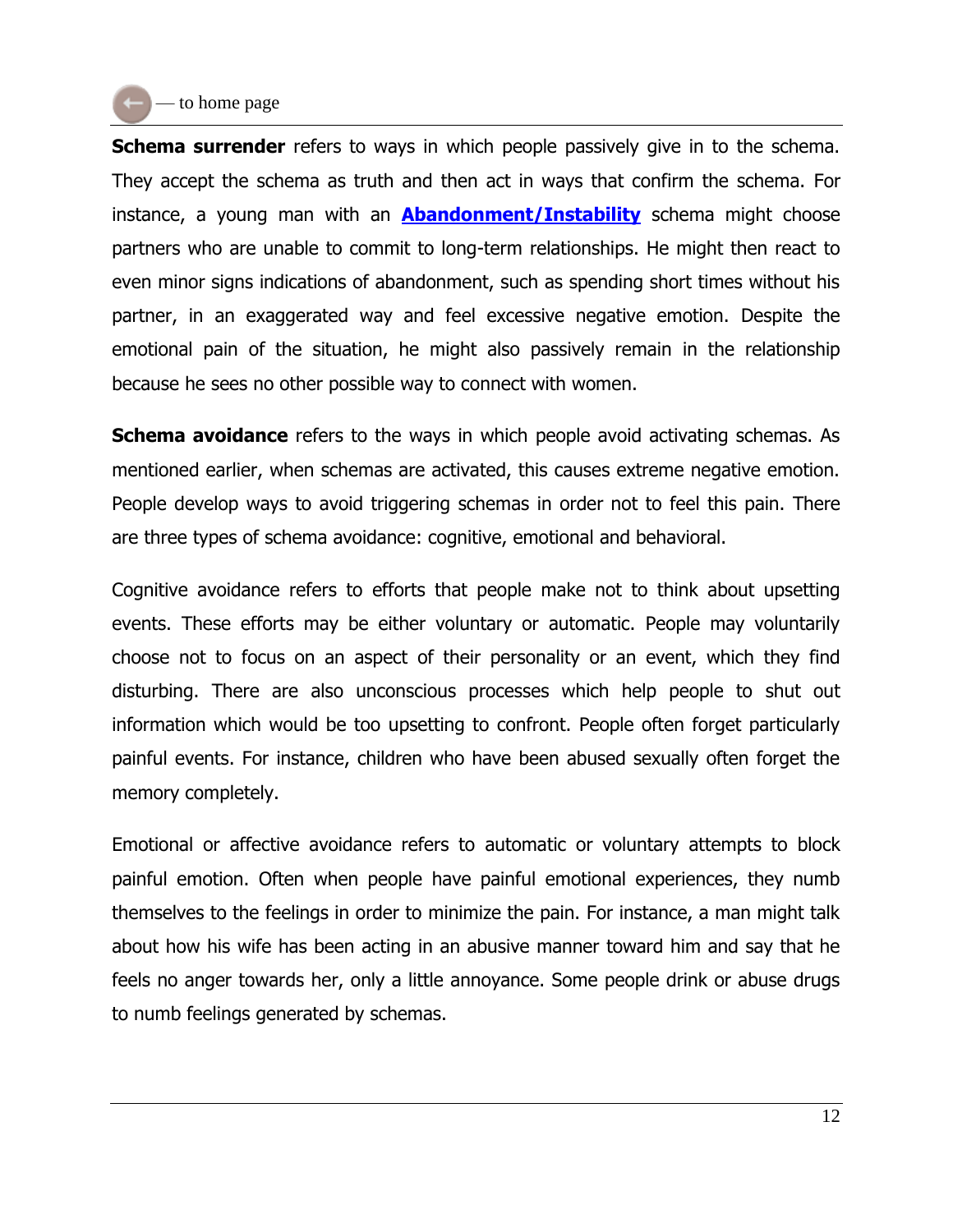

The third type of avoidance is behavioral avoidance. People often act in such a way as to avoid situations that trigger schemas, and thus avoid psychological pain. For instance, a woman with a **[Failure](#page-5-0)** schema might avoid taking a difficult new job which would be very good for her. By avoiding the challenging situation, she avoids any pain, such as intense anxiety, which could be generated by the schema.

The third schema process is **Schema overcompensation**. The individual behaves in a manner which appears to be the opposite of what the schema suggests in order to avoid triggering the schema. On the surface, it may appear that the overcompensators are behaving in a healthy manner, by standing up for themselves. But when they overshoot the mark they cause more problem patterns, which then perpetuate the schema. For instance, a young man with a **[Defectiveness schema](#page-5-1)** might overcompensate by presenting himself as perfect and being critical of others. This would likely lead others to criticize him in turn, thereby confirming his belief that he is defective.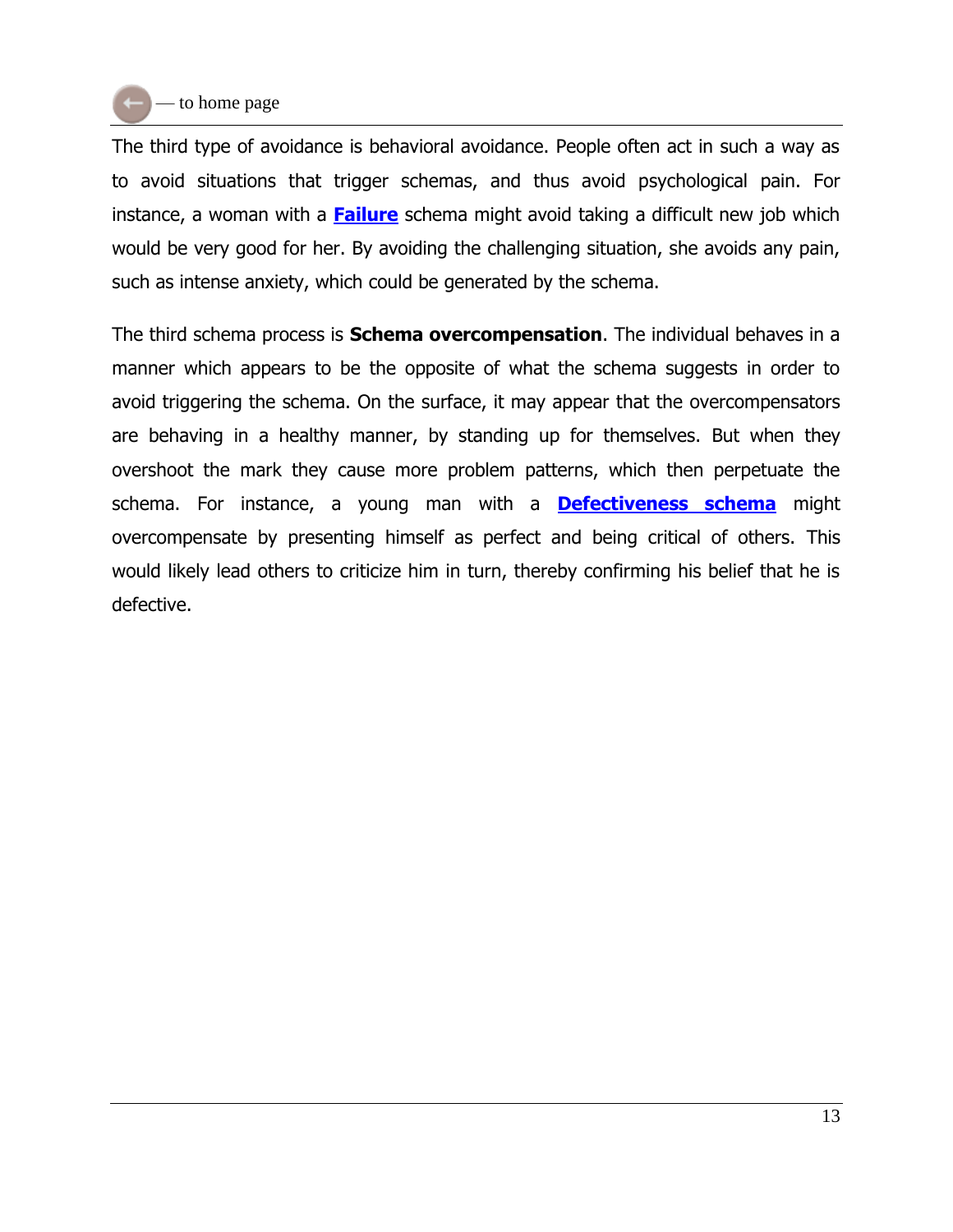

#### **Working With Modes**

When treating clients with schema therapy one of the most important innovations is the concept of mode. For our purposes we will define a mode as the set of schemas or schema operations that are currently active for an individual. Or you might think of a mode simply as a mindset or state that you might be in temporarily. Most people can relate to the idea that we all have these different parts of ourselves and we go in and out of them all the time. For instance, if a friend tells you she had a bad day because her boss (or her toddler) was in his *raging bull* mode, you'd know exactly what she means.

There are often occasions when a therapist will choose to work with a client's modes in therapy. If a client is extremely upset at the beginning of a session, the therapist may inquire about what part of the person is feeling the emotional pain and attempt to recognize it and deal with it directly. For instance, for several sessions, Myra was very sad and hurt because she was unable to talk out some problems with her husband. In talking with her therapist they focused on a mode, or part of her, that she called *Lonely Myra*, that seemed to be active after these failed attempts. By engaging this part of Myra in this manner the therapist was able to give her an opportunity to express the feelings and thoughts connected with her pattern of loneliness.

The exact pattern of work with modes will vary from session to session. But some of the more common activities in mode work can be described. The history of the mode is often discussed; the client will speak about when the mode started and what was going on at the time. Connections are made between modes and current problems. Dialogues can be conducted between different modes when there is a conflict. For instance, a *miser* mode and a *playboy* mode might have it out over what type of car to buy. And there is always an effort to link mode work with other aspects of the therapy.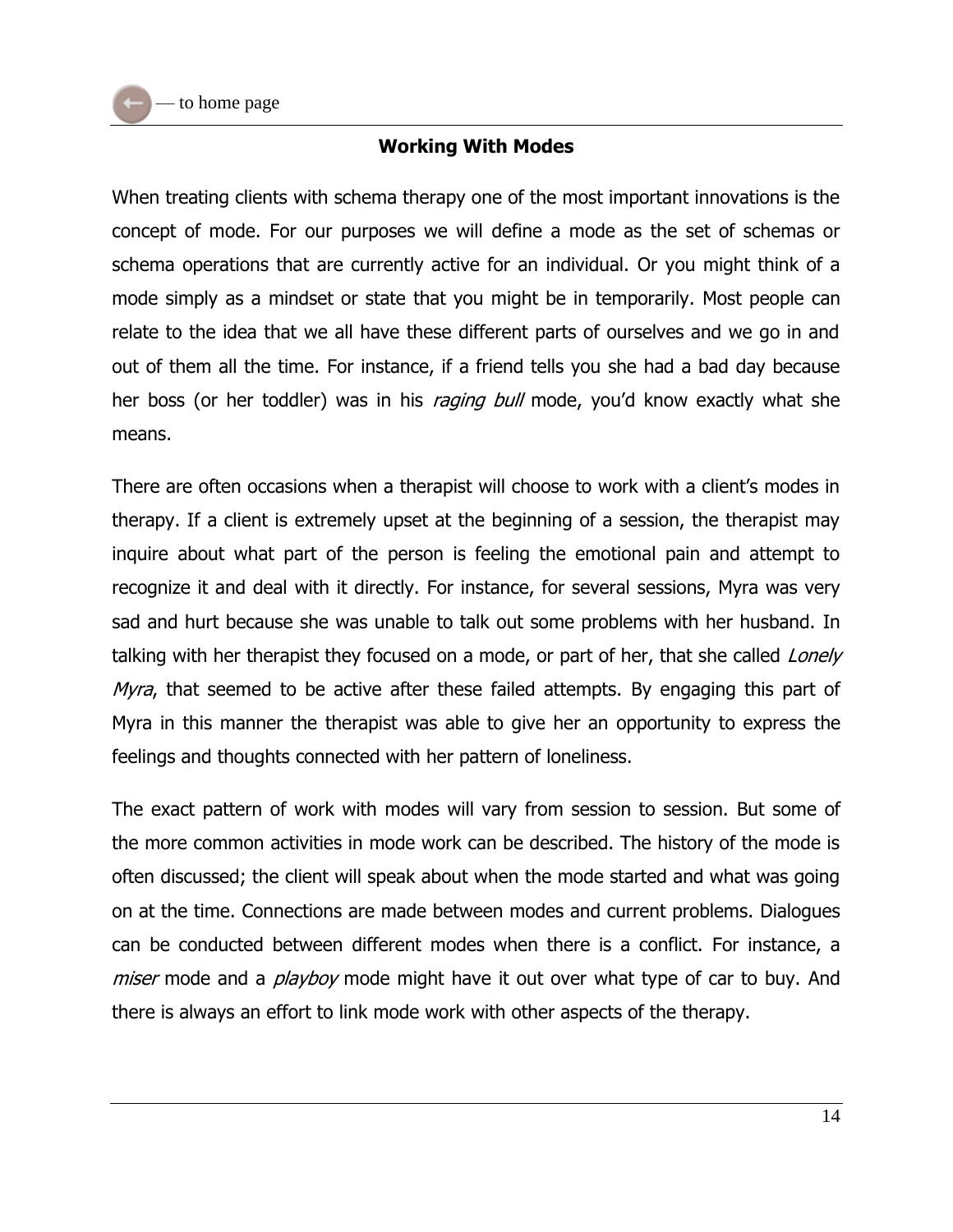

## **Case Examples**

In this section six case examples are presented. In each one, the schema coping styles are demonstrated. By reading through this section, you will get a better feel for how these processes can operate in real life situations.

- Abby is a young woman whose main schema is **[Subjugation](#page-6-0)**. She tends to see people as very controlling even when they are being appropriately assertive. She has thoughts such as "I can't stand up for myself or they won't like me' and is likely to give in to others (**Schema surrender**). At other times she decides that no one will get the better of her and becomes very controlling (**Schema overcompensation**). Sometimes when people make unreasonable demands on her she minimizes the importance of her own feelings and has thoughts like "It's not that important to me what happens.' At other times she avoids acquaintances with whom she has trouble standing up for herself (**Schema avoidance**).
- Stewart's main schema is **[Failure](#page-5-0)**. Whenever he is faced with a possible challenge, he tends to think that he is not capable. Often he tries halfheartedly, **guaranteeing** that he will fail, and strengthening the belief that he is not capable (**Schema surrender**). At times, he makes great efforts to present himself in an unrealistically positive light by spending excessive amounts of money on items such as clothing and automobiles (**Schema overcompensation**). Often he avoids triggering his schema by staying away from challenges altogether and convinces himself that the challenge was not worth taking (**Schema avoidance**).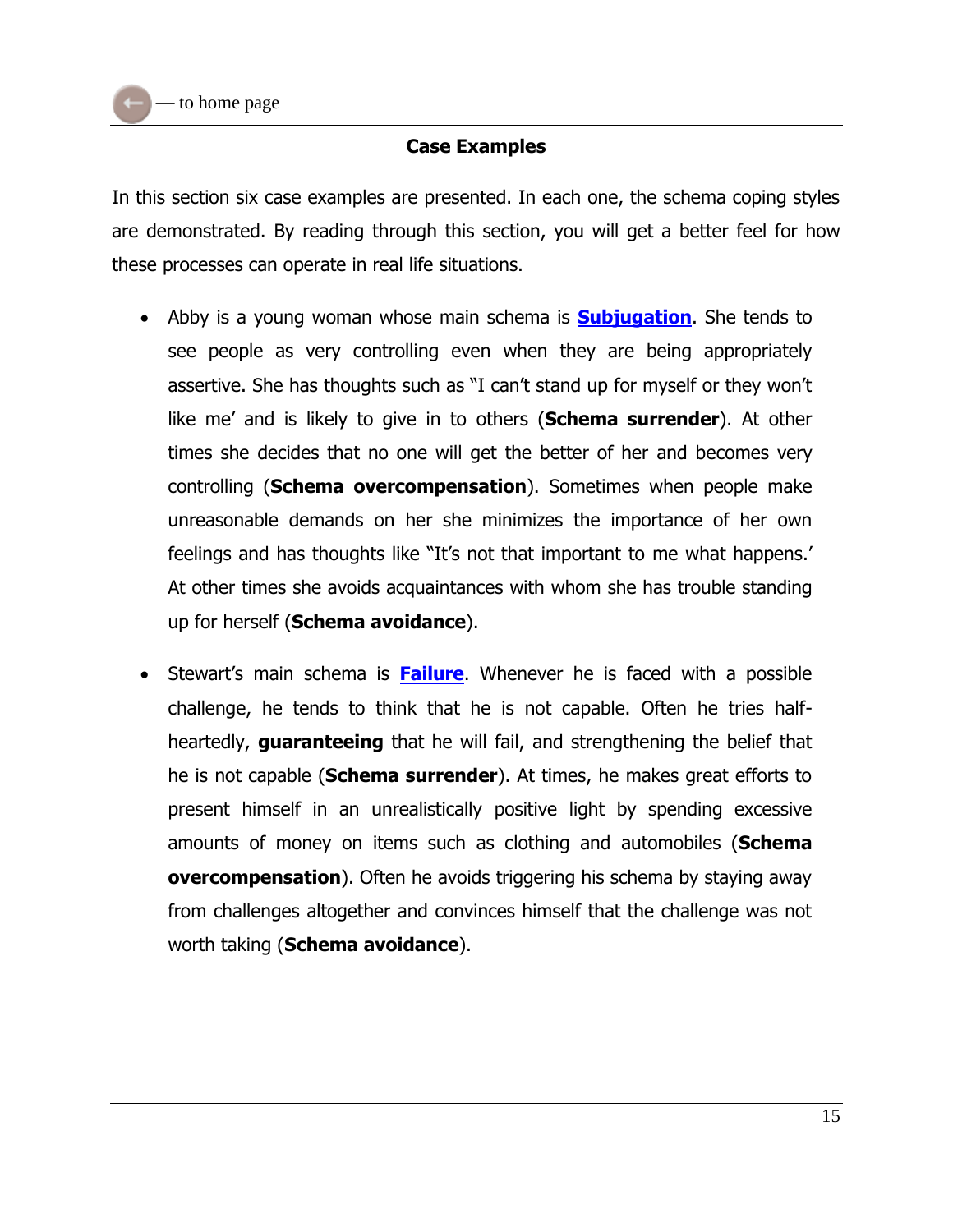

- Rebecca's core schema is **[Defectiveness/Shame](#page-5-1)**. She believes that there is something basically wrong with her and that if anyone gets too close, they will reject her. She chooses partners who are extremely critical of her and confirm her view that she is defective (**Schema surrender**). Sometimes she has an excessive defensive reaction and counterattacks when confronted with even mild criticism (**Schema overcompensation**). She also makes sure that none of her partners get too close, so that she can avoid their seeing her defectiveness and rejecting her (**Schema avoidance**).
- Michael is a middle-aged man whose main schema is **[Dependence/Incompetence](#page-5-2)**. He sees himself as being incapable of doing daily tasks on his own and generally seeks the support of others. Whenever he can, he chooses to work with people who help him out to an excessive degree. This keeps him from developing skills needed to work alone and confirms his view of himself as someone who needs others to help him out (**Schema surrender**). At times, when he would be best off taking advice from other people, he refuses to do so (**Schema overcompensation**). He reduces his anxiety by procrastinating as much as he can get away with (**Schema avoidance**).
- Ann's core schema is **[Social Isolation/Alienation](#page-5-3)**. She sees herself as being different from other people and not fitting in. When she does things as part of a group she **does** not get really involved (**Schema surrender**). At times she gets very hostile towards group members and can be very critical of the group as a whole (**Schema overcompensation**). At other times she chooses to avoid group activities altogether (**Schema avoidance**).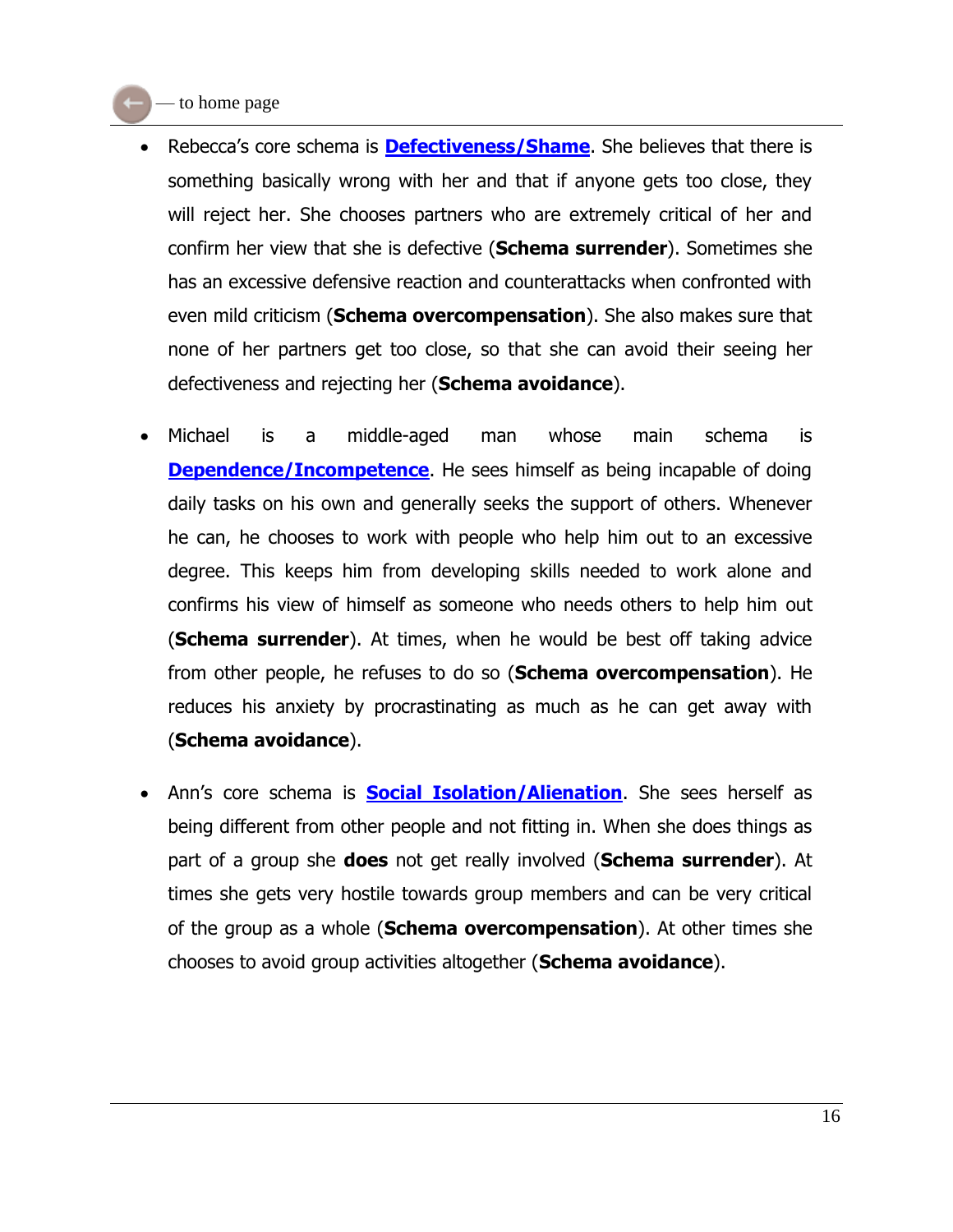

• Sam's central schema is **[Emotional Deprivation](#page-4-2)**. He chooses partners who are not very capable of giving to other people and then acts in a manner which makes it even more difficult for them to give to him (**Schema surrender**). At times he will act in a very demanding, belligerent manner and provoke fights with his partners (**Schema overcompensation**). Sam avoids getting too close to women, yet denies that he has any problems in this area (**Schema avoidance**).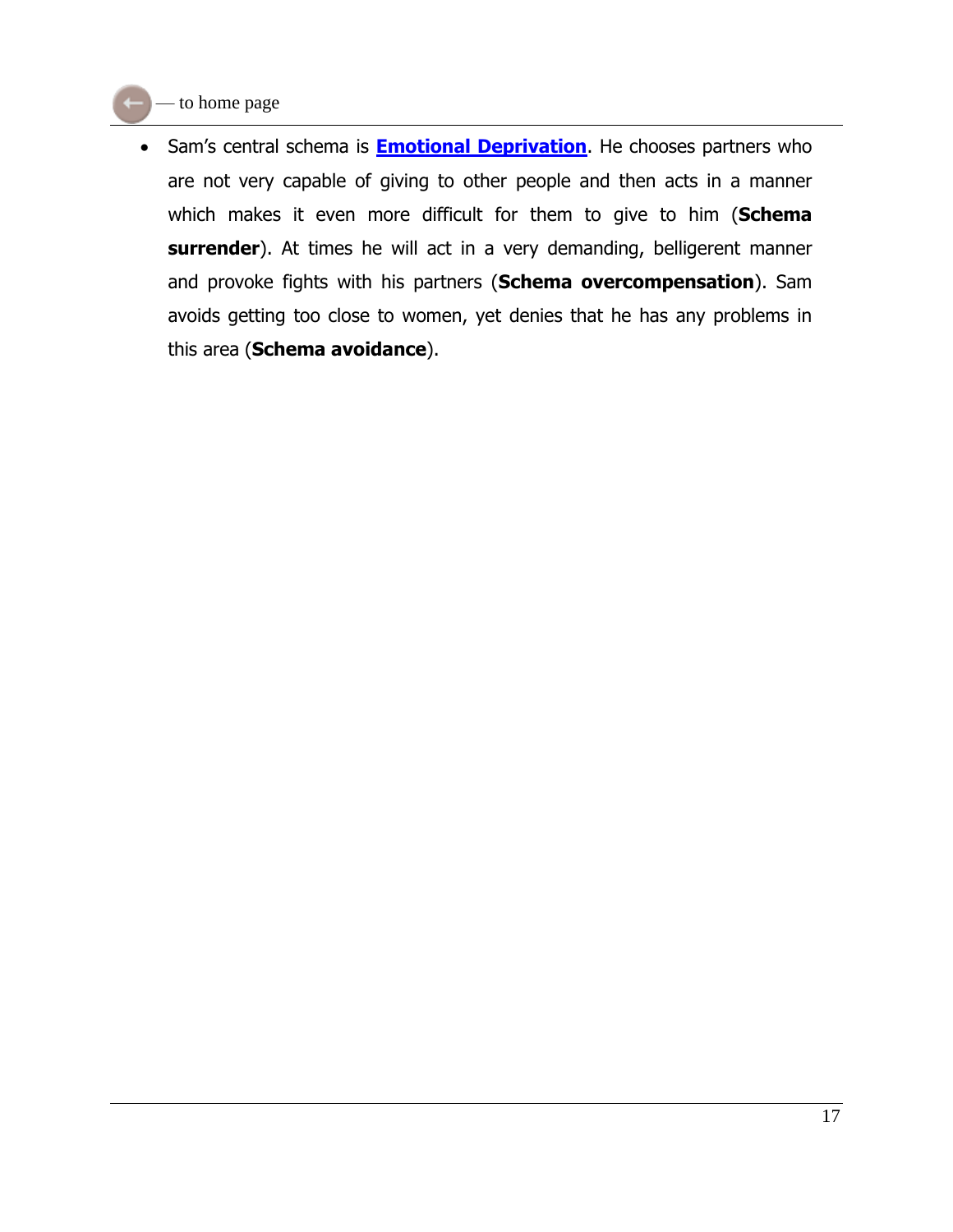

#### **Therapeutic Process — Changing Schemas**

In schema therapy the goal of the treatment is to engage in schema healing processes. These processes are intended to weaken the early maladaptive schemas and coping styles as much as possible, and build up the person's healthy side. An alliance is formed between the therapist and the healthy part of the client against the schemas. Any of the therapy activities described below may be seen as examples of schema healing.

The first step in therapy is to do a comprehensive assessment of the client. The main goal of this assessment is to identify the schemas and coping styles that are most important in the client's psychological makeup. There are several steps to this process. The therapist generally will first want to know about recent events or circumstances in the clients' lives which have led them to come for help. The therapist will then discuss the client's life history and look for patterns which may be related to schemas.

There are several other steps the therapist will take in assessing schemas. We use the Young Schema Questionnaire, which the client fills out, listing many of the thoughts, feeling and behaviors related to the different schemas; items on this questionnaire can be rated as to how relevant to the client's life they are.

There are also various imagery techniques which the therapist can use to assess schemas. One specific technique involves asking clients to close their eyes and create an image of themselves as children with their parents. Often the images that appear will lead to the core schemas.

Jonathan is a 28 year old executive whose core schema is **[Mistrust/Abuse](#page-4-0)**. He came to therapy because he was having bouts of intense anxiety at work, during which he would be overly suspicious and resentful of his co-workers. When asked to create an image of himself with his family, he had two different images. In the first he saw himself being terrorized by his older brother. In the second he saw his alcoholic father coming home and beating his mother, while he cowered in fear.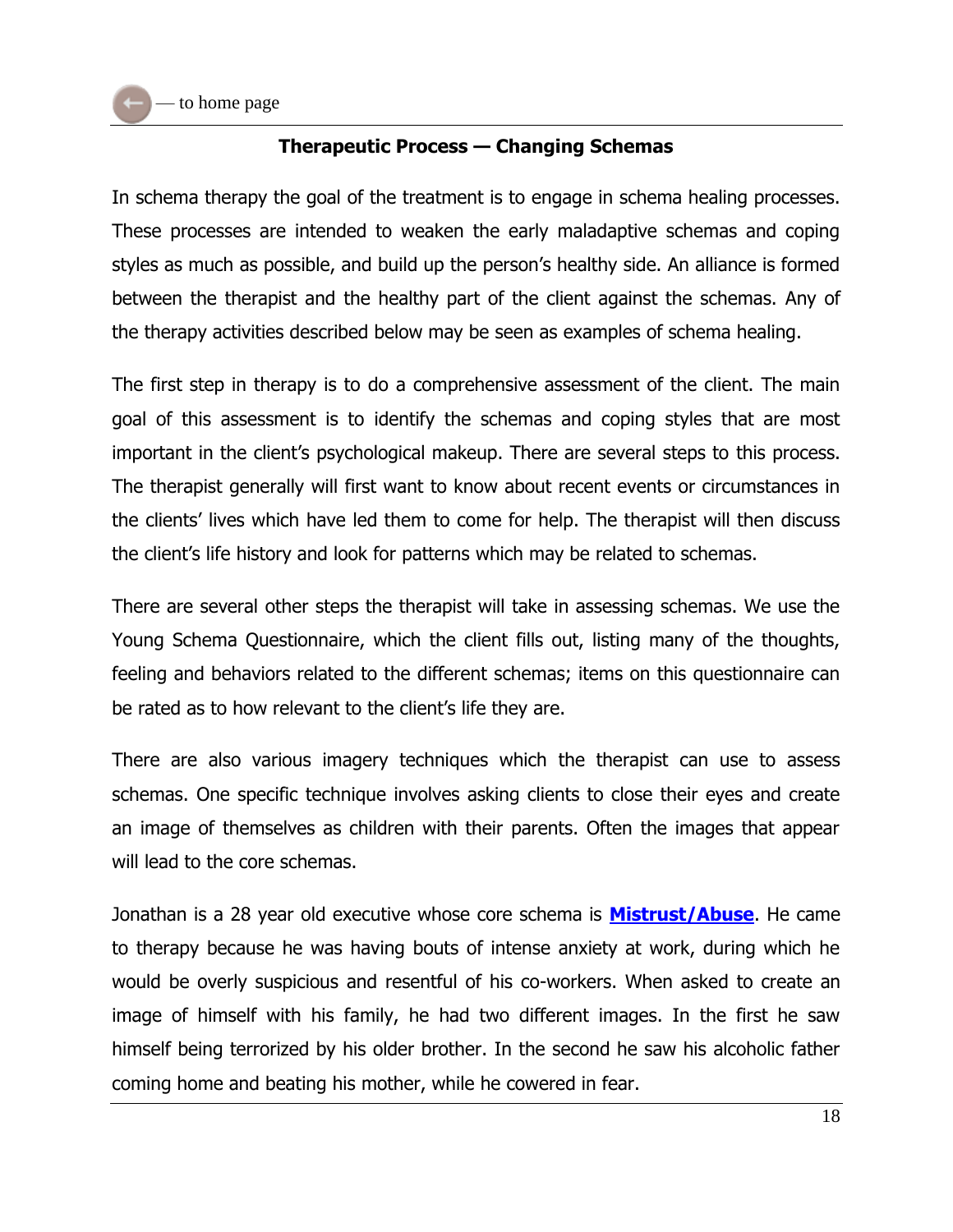

There are many techniques that the therapist can use to help clients weaken their schemas. These techniques can be broken down into four categories: emotive, interpersonal, cognitive and behavioral. Each of these categories will be briefly discussed, along with a few examples.

Emotive techniques encourage clients to experience and express the emotional aspects of their problem. One way this is done is by having clients close their eyes and imagine they are having a conversation with the person to whom the emotion is directed. They are then encouraged to express the emotions as completely as possible in the imaginary dialogue. One woman whose core schema was **[Emotional Deprivation](#page-4-2)** had several such sessions in which she had an opportunity to express her anger at her parents for not being there enough for her emotionally. Each time she expressed these feelings, she was able to distance herself further from the schema. She was able to see that her parents had their own problems which kept them from providing her with adequate nurturance, and that she was not always destined to be deprived.

There are many variations on the above technique. Clients may take on the role of the other person in these dialogues, and express what they imagine their feelings to be. Or they may write a letter to the other person, which they have no intention of mailing, so that they can express their feelings without inhibition.

Mode work can be invaluable as an emotive technique. A client may be feeling a vague sense of sadness which he can't clarify. By looking at modes with his therapist he may connect with a mode that he labels as *Unimportant*. By dialoging with the therapist from the mode's point of view many feelings can come out which can be worked on further. In this case the client might get in touch not only with the sadness, but also with anger at being ignored.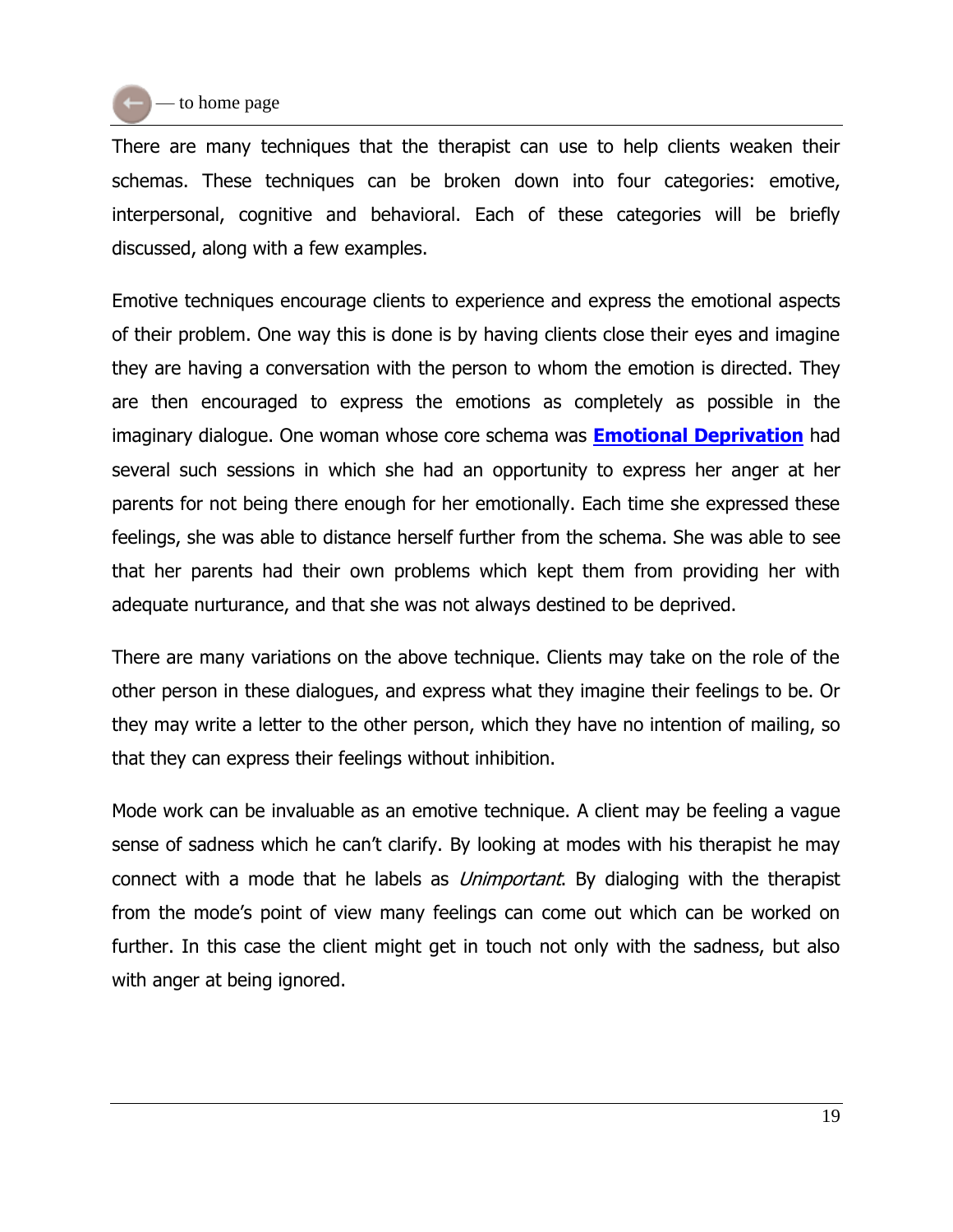

Interpersonal techniques highlight the client's interactions with other people so that the role of the schemas can be exposed. One way is by focusing on the relationship with the therapist. Frequently, clients with a **[Subjugation](#page-6-0)** schema go along with everything the therapist wants, even when they do not consider the assignment or activity relevant. They then feel resentment towards the therapist which they display indirectly. This pattern of compliance and indirect expression of resentment can then be explored to the client's benefit. This may lead to a useful exploration of other instances in which the client complies with others and later resents it, and how they might better cope at those times.

Another type of interpersonal technique involves including a client's spouse in therapy. A man with a **[Self-Sacrifice](#page-6-1)** schema might choose a wife who tends to ignore his wishes. The therapist may wish to involve the wife in the treatment in order to help the two of them to explore the patterns in their relationship and change the ways in which they interact.

Cognitive techniques are those in which the schema-driven cognitive distortions are challenged. As in short-term cognitive therapy, the dysfunctional thoughts are identified and the evidence for and against them is considered. Then new thoughts and beliefs are substituted. These techniques help the client see alternative ways to view situations.

The first step in dealing with schemas cognitively is to examine the evidence for and against the specific schema which is being examined. This involves looking at the client's life and experiences and considering all the evidence which appears to support or refute the schema. The evidence is then examined critically to see if it does, in fact, provide support for the schema. Usually the evidence produced will be shown to be in error, and not really supportive of the schema.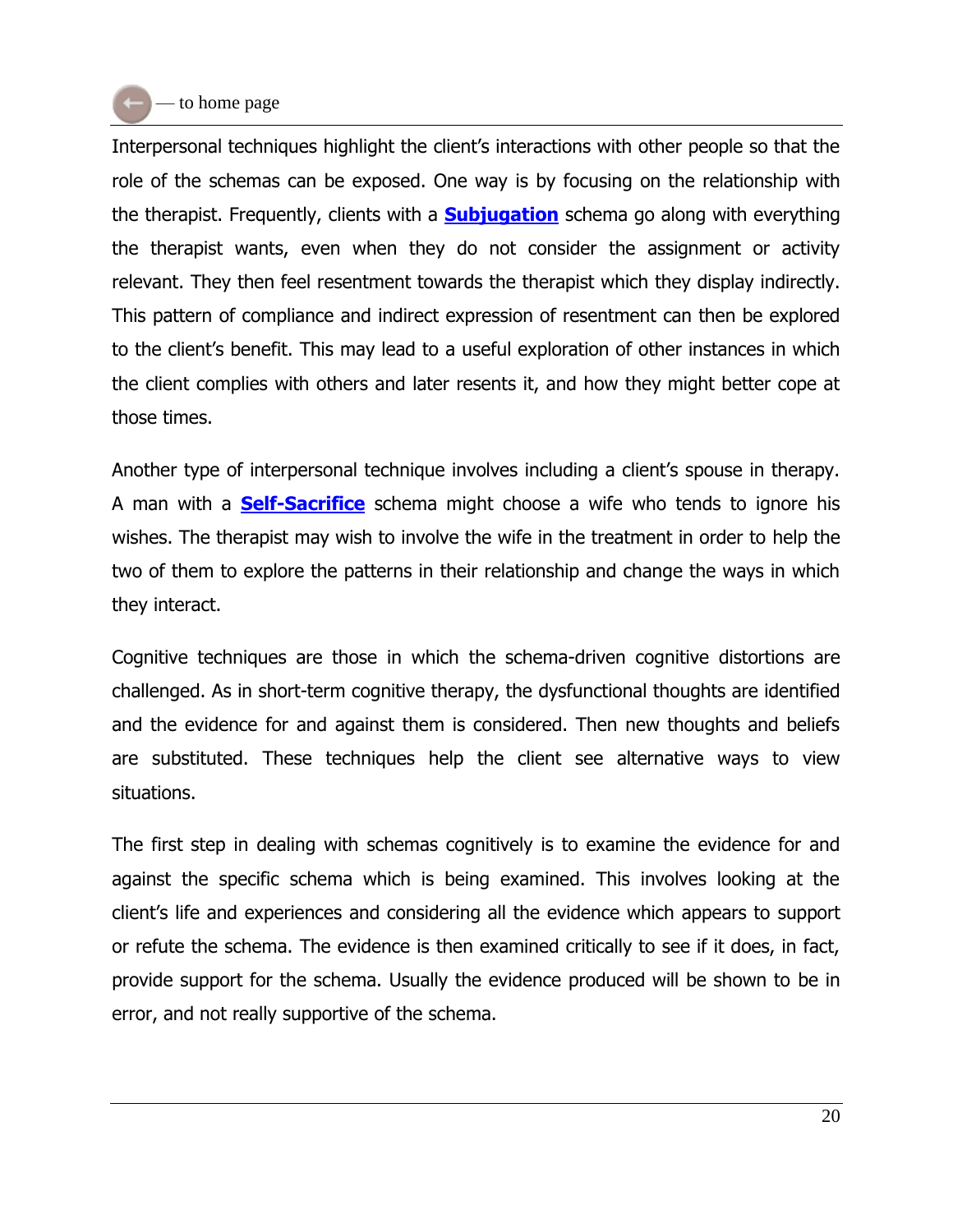

For instance, let's consider a young man with an **[Emotional Deprivation](#page-4-2)** schema. When asked for evidence that his emotional needs will never be met, he brings up instances in which past girlfriends have not met his needs. However, when these past relationships are looked at carefully, he finds that, as part of the schema surrender process, he has chosen women who are not capable of giving emotionally. This understanding gives him a sense of optimism; if he starts selecting his partners differently, his needs can probably be met.

Another cognitive technique is to have a structured dialogue between the client and therapist. First, the client takes the side of the schema, and the therapist presents a more constructive view. Then the two switch sides, giving the client a chance to verbalize the alternative point of view.

After having several of these dialogues the client and therapist can then construct a flashcard for the client, which contains a concise statement of the evidence against the schema.

A typical flashcard for a client with a **[Defectiveness/Shame](#page-5-1)** schema reads: "I know that I feel that there is something wrong with me but the healthy side of me knows that I'm OK. There have been several people who have known me very well and stayed with me for a long time. I know that I can pursue friendships with many people in whom I have an interest."

The client is instructed to keep the flashcard available at all times and to read it whenever the relevant problem starts to occur. By persistent practice at this, and other cognitive techniques, the client's belief in the schema will gradually weaken.

Behavioral techniques are those in which the therapist assists the client in changing long-term behavior patterns, so that schema surrender behaviors are reduced and healthy coping responses are strengthened.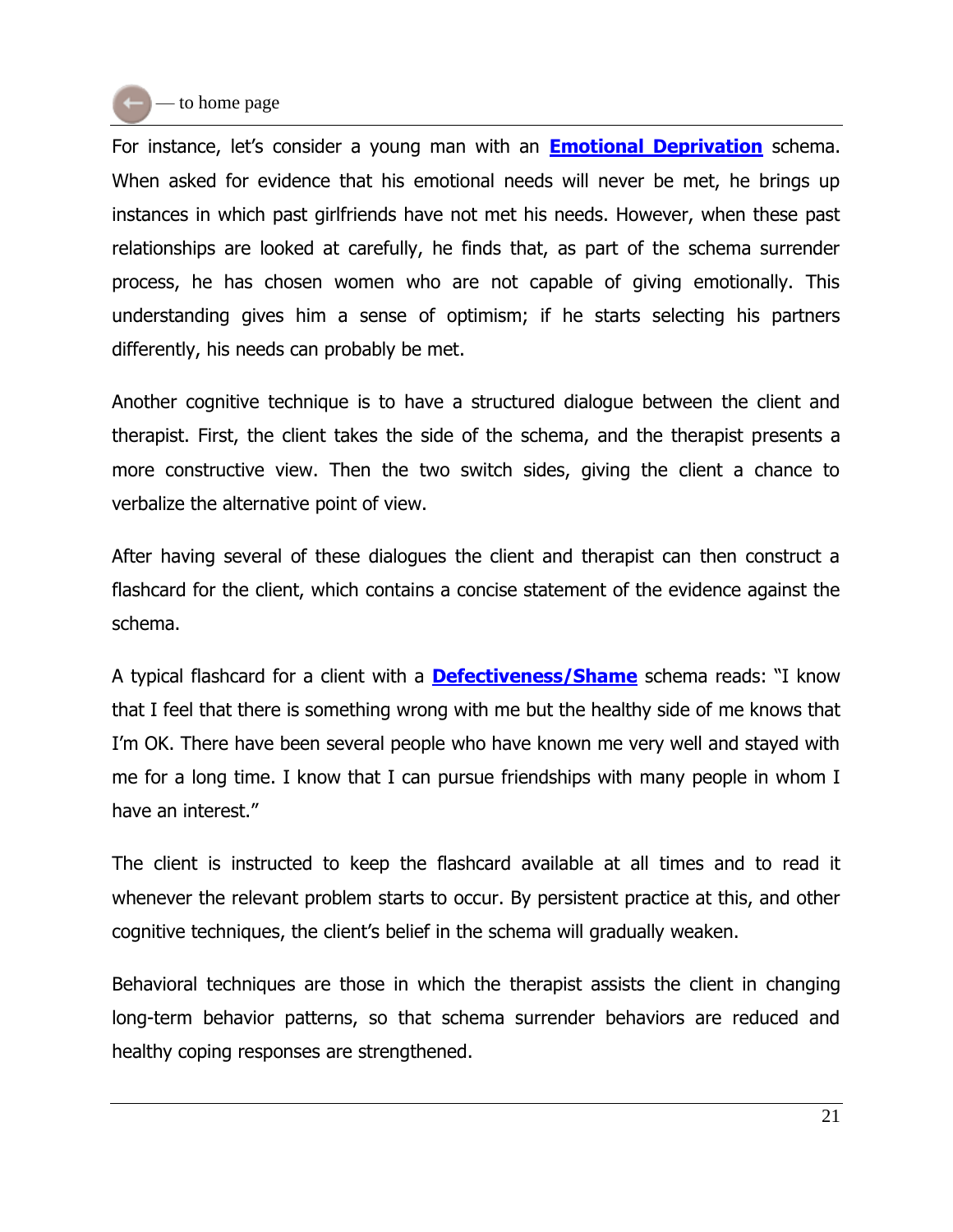

One behavioral strategy is to help clients choose partners who are appropriate for them and capable of engaging in healthy relationships. Clients with the **[Emotional](#page-4-2)  [Deprivation](#page-4-2)** schema tend to choose partners who are not emotionally giving. A therapist working with such clients would help them through the process of evaluating and selecting new partners.

Another behavioral technique consists of teaching clients better communication skills. For instance, a woman with a **[Subjugation](#page-6-0)** schema believes that she deserves a raise at work but does not know how to ask for it. One technique her therapist uses to teach her how to speak to her supervisor is role-playing. First, the therapist takes the role of the client and the client takes the role of the supervisor. This allows the therapist to demonstrate how to make the request appropriately. Then the client gets an opportunity to practice the new behaviors, and to get feedback from the therapist before changing the behavior in real life situations.

In summary, schema therapy can help people understand and change long-term life patterns. The therapy consists of identifying early maladaptive schemas, coping styles and modes, and systematically confronting and challenging them.